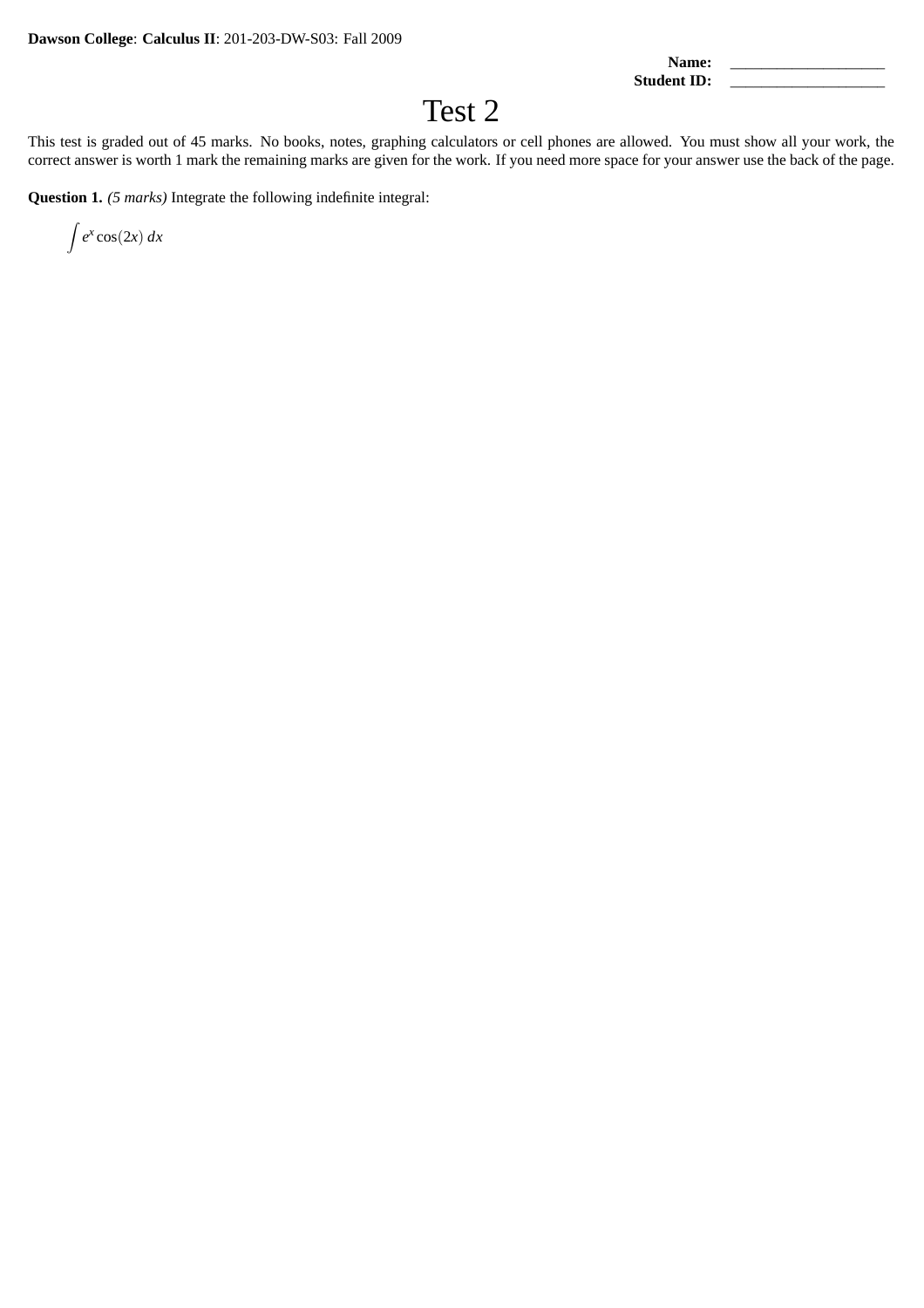**Question 2.** *(5 marks)* Integrate the following definite integral:

$$
\int_0^1 3ye^{2y} dy
$$

**Question 3.** *(5 marks)* Integrate the following indefinite integral:

$$
\int \frac{x^4 + 2x + 1}{x + 2} \, dx
$$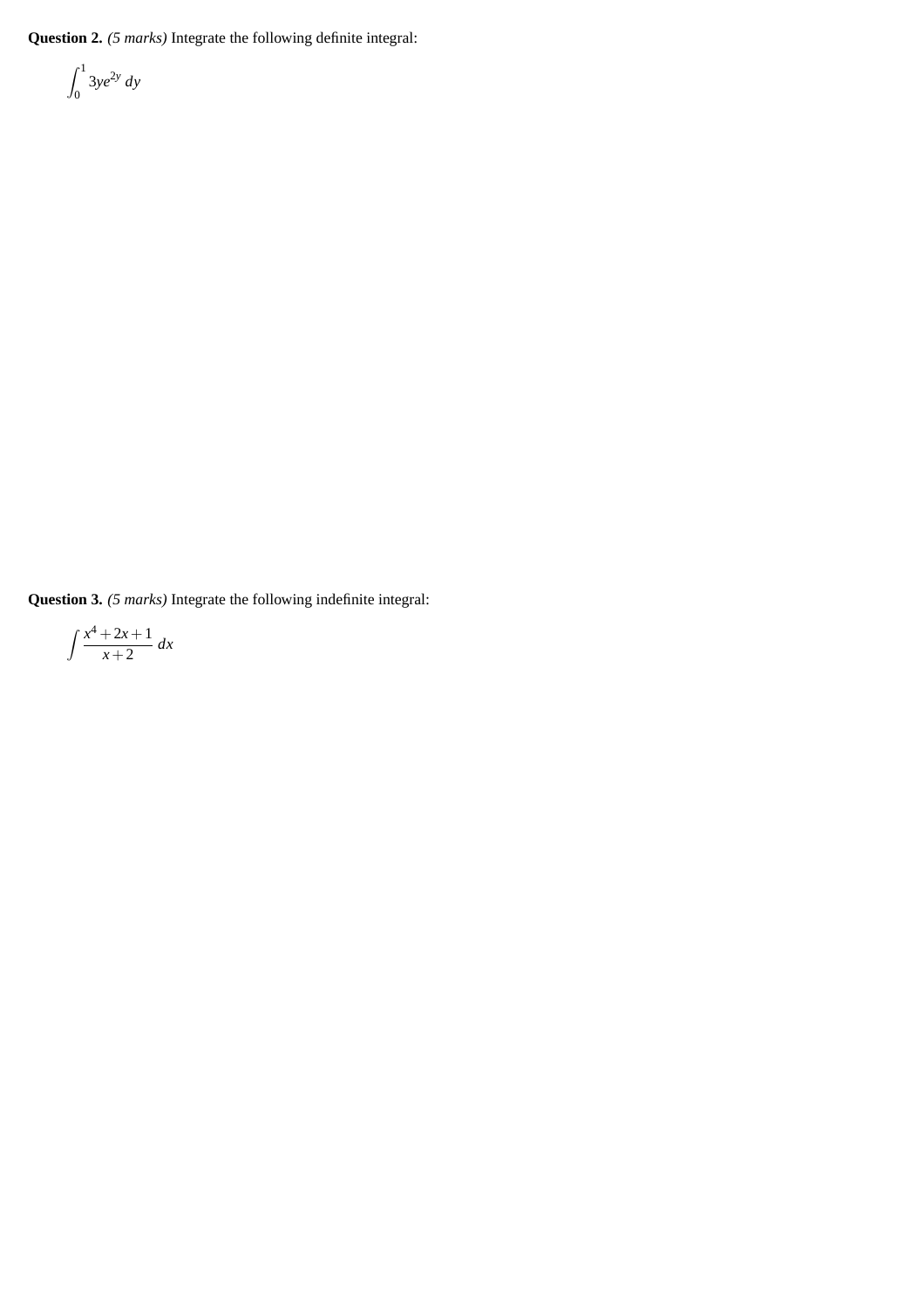**Question 4.** *(10 marks)* Sketch the graph of the following functions:

 $f(x) = -x^2 + 4x + 5$  and  $g(x) = -x - 1$ .

Then find the area bounded by the two functions.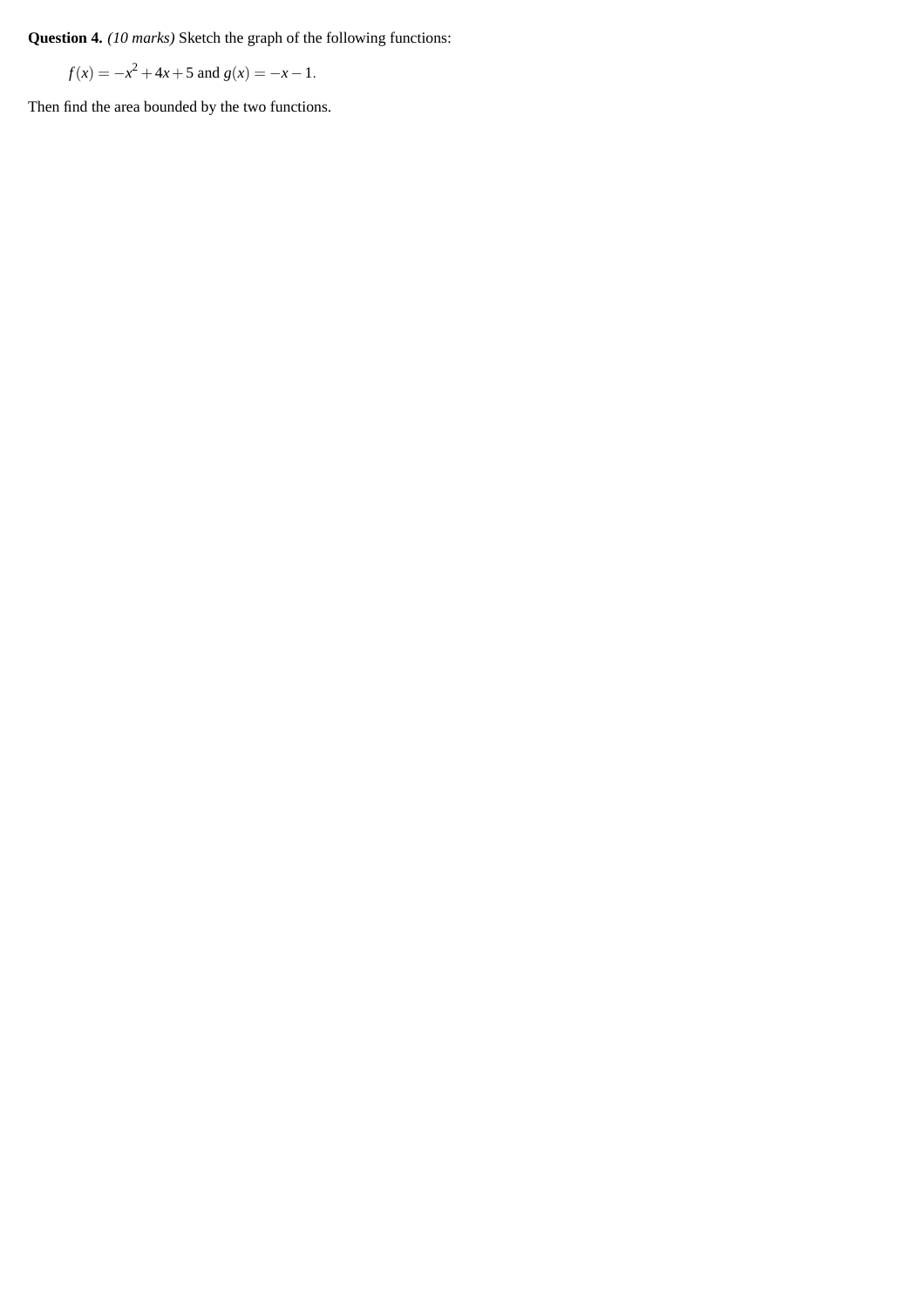**Question 5.** *(10 marks)* The bookstore "L'Insoumise" has studied the demand and supply equations for their in house published book The Family by Ba Jin. They have determined that the demand equation is given by

$$
p = \frac{400}{x+4}
$$

and supply equation is given by

$$
p=\frac{x+38}{2}.
$$

Find the consumers' surplus and producers' surplus.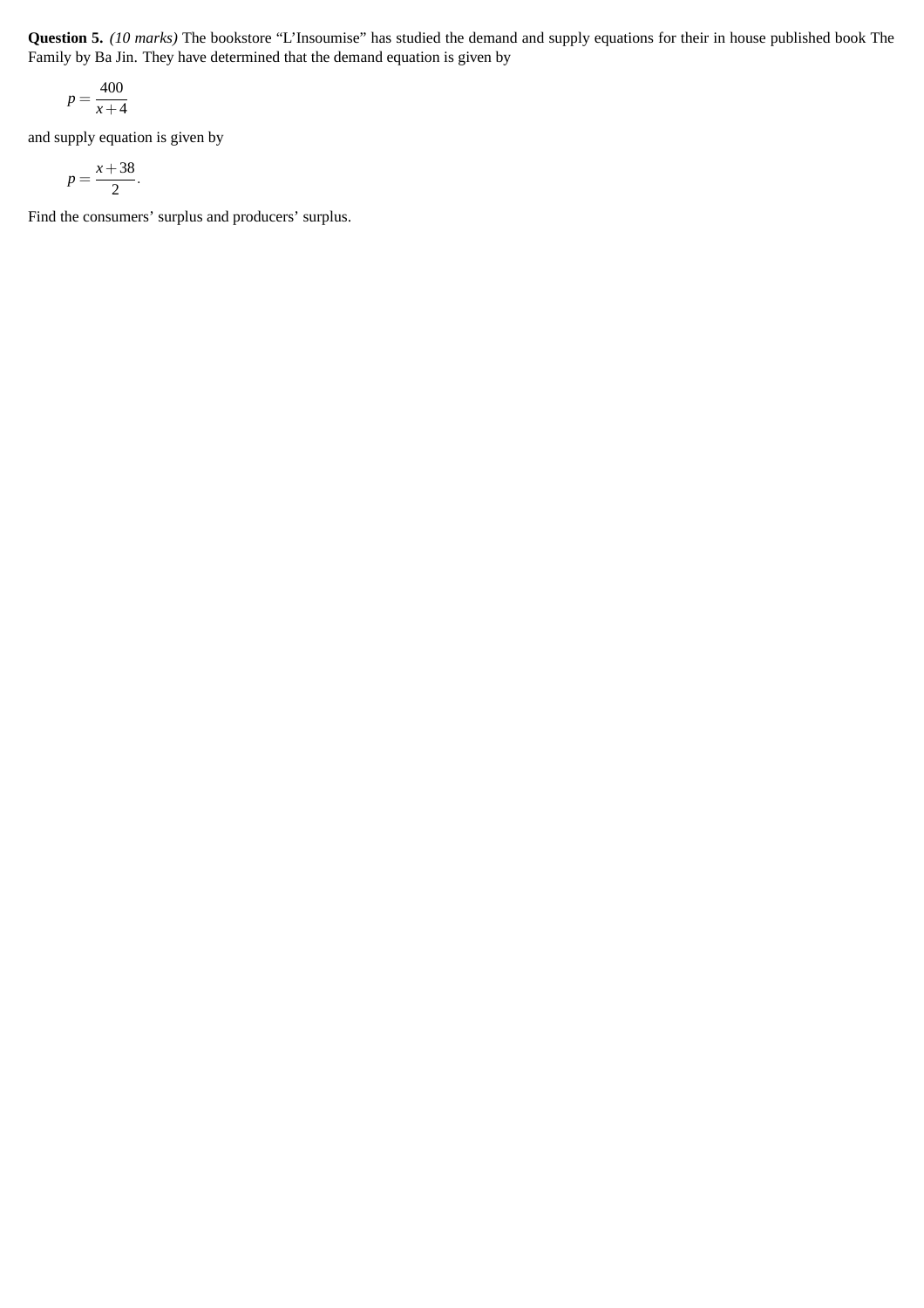**Question 6.** *(5 marks)* Integrate the following indefinite integral:

$$
\int \frac{x^2 + x + 1}{(x+1)(x-2)^2} \, dx
$$